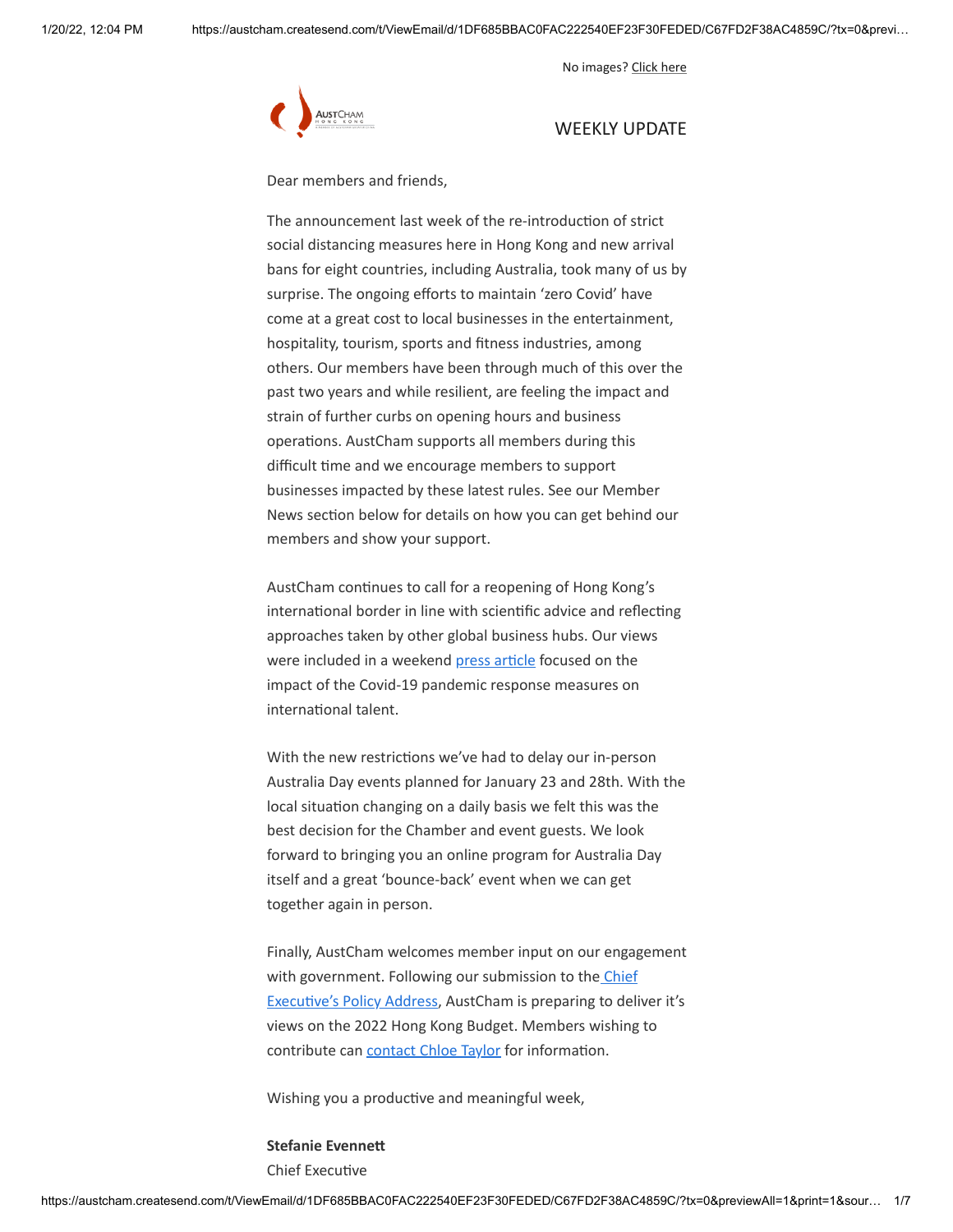AustCham Hong Kong

### **COMMITTEES SPOTLIGHT**

### **Looking Back**

There were no Committee meetings held during the first week of January, to allow for members returning from holiday breaks and extended vacations.

We are looking forward to restarting the Committee schedule this week – the first meetings of 2022, kicking off with:

- **Tuesday 11 January Finance, Legal and Tax |VIRTUAL**
- **Wednesday 12 January Greater Bay Area | VIRTUAL**
- **Thursday 13 January Food, Beverage and Hospitality |VIRTUAL**

Due to the introduction of stringent social distancing regulations, we are holding all Committee meetings online and virtual until further notice.

We are inviting Members of Committees to share their input on the 2022 Hong Kong Budget. Member participation is an opportunity to harness AustCham to influence the Hong Kong Government on key matters of importance to individuals and their business.

Although 2021 has been a tumultuous year globally, Hong Kong has been on a path of strong economic recovery. As an important gateway into Mainland China and other international markets, AustCham Hong Kong seeks to uphold the city's role as an International Finance Centre and a leading international business center. AustCham's 2021 submission to the Chief Executive's Policy Address focused on key issues of importance to our members and promote the long-term advancement of Hong Kong as a globalized economy.

Invitation to comment focuses on five key areas: the Greater Bay Area, Hong Kong as an International Financial Center, Sustainability, Covid-19 Business Support measures and Construction and Infrastructure Development. Members are welcome to raise any other matters.

Share your input **HERE.** 

## **DEADLINE FOR RESPONSES: FRIDAY 21 JANUARY**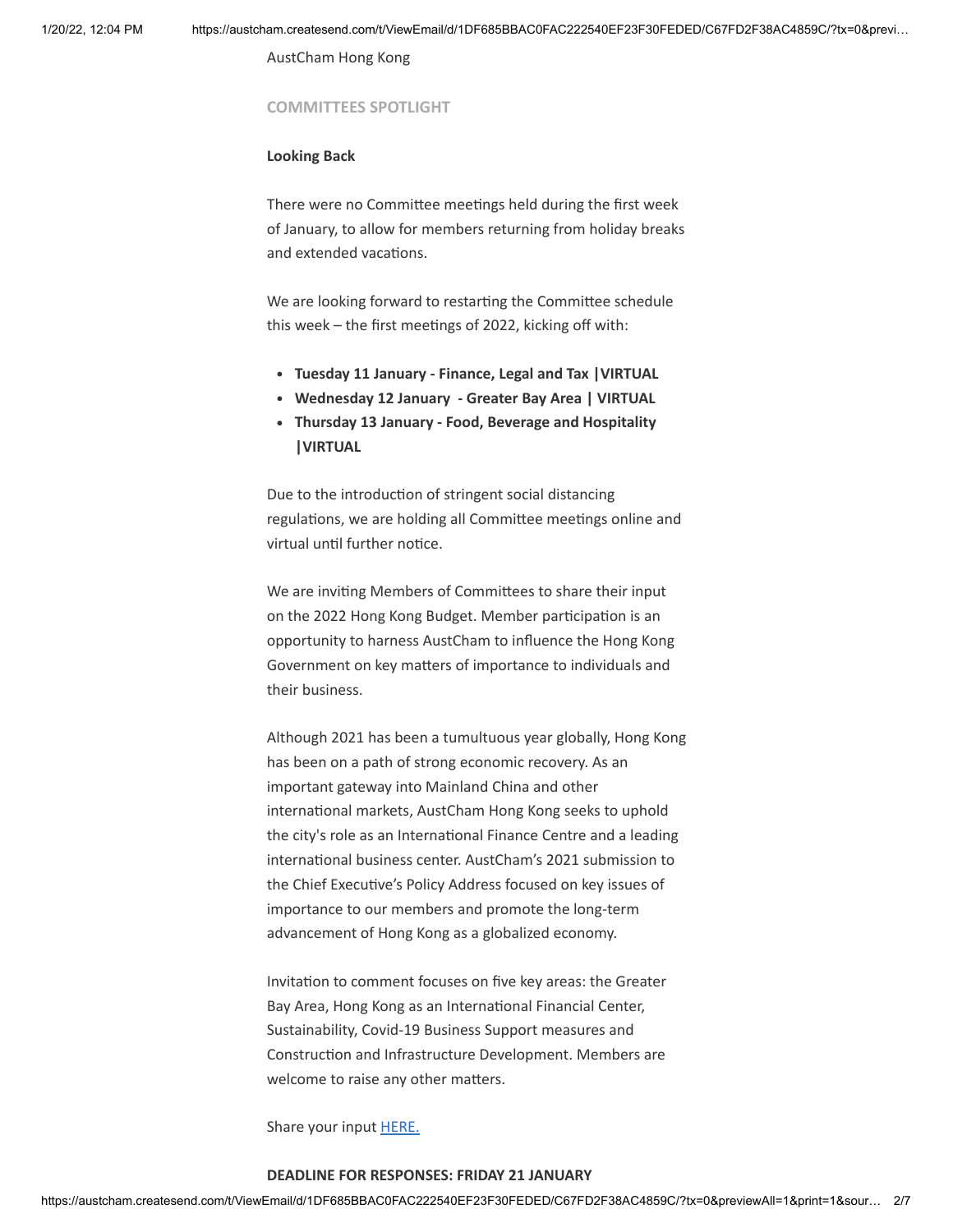1/20/22, 12:04 PM https://austcham.createsend.com/t/ViewEmail/d/1DF685BBAC0FAC222540EF23F30FEDED/C67FD2F38AC4859C/?tx=0&previ…

If you have any questions about our committees or you would like to be involved, please contact Chloe Taylor [chloe.taylor@austcham.com.hk](mailto:chloe.taylor@austcham.com.hk)

**UPCOMING EVENTS**

**AustCham Events:**

**FRI 28 JAN| IN-PERSON | [Australia Day Lunch](https://theaustralianchamberofcommercehongkong.createsend1.com/t/d-l-ahklyly-l-i/) - POSTPONED**

**[FRI 4 MAR| IN-PERSON | International Women's Day Mentor](https://theaustralianchamberofcommercehongkong.createsend1.com/t/d-l-ahklyly-l-d/) Walk**

**Training & Professional Development:**

**OCT 2021 - SEPT 2022 | WEBINAR | ASFIMA Training Series [Season 2: Asia Financial Markets Explained](https://theaustralianchamberofcommercehongkong.createsend1.com/t/d-l-ahklyly-l-h/)**

**AUSTCHAM EVENT INFORMATION**



## **Australia Day Lunch 2022 - POSTPONED**

The Australian Chamber of Commerce in Hong Kong is pleased to present the Australia Day Lunch 2022.

Australia Day is the official national day of Australia. Celebrated annually on 26 January, it is the day to reflect on what it means to be Australian, to celebrate contemporary Australia and to acknowledge our history.

As an Australian business association, AustCham Hong Kong recognises the importance of Australia Day to our community by hosting an annual luncheon with invited speakers giving an address to our predominately corporate audience.

In 2022 we aim to create an event that celebrates the diverse and unique Australian experiences of Hong Kong people, as well as celebrate the impact and importance of the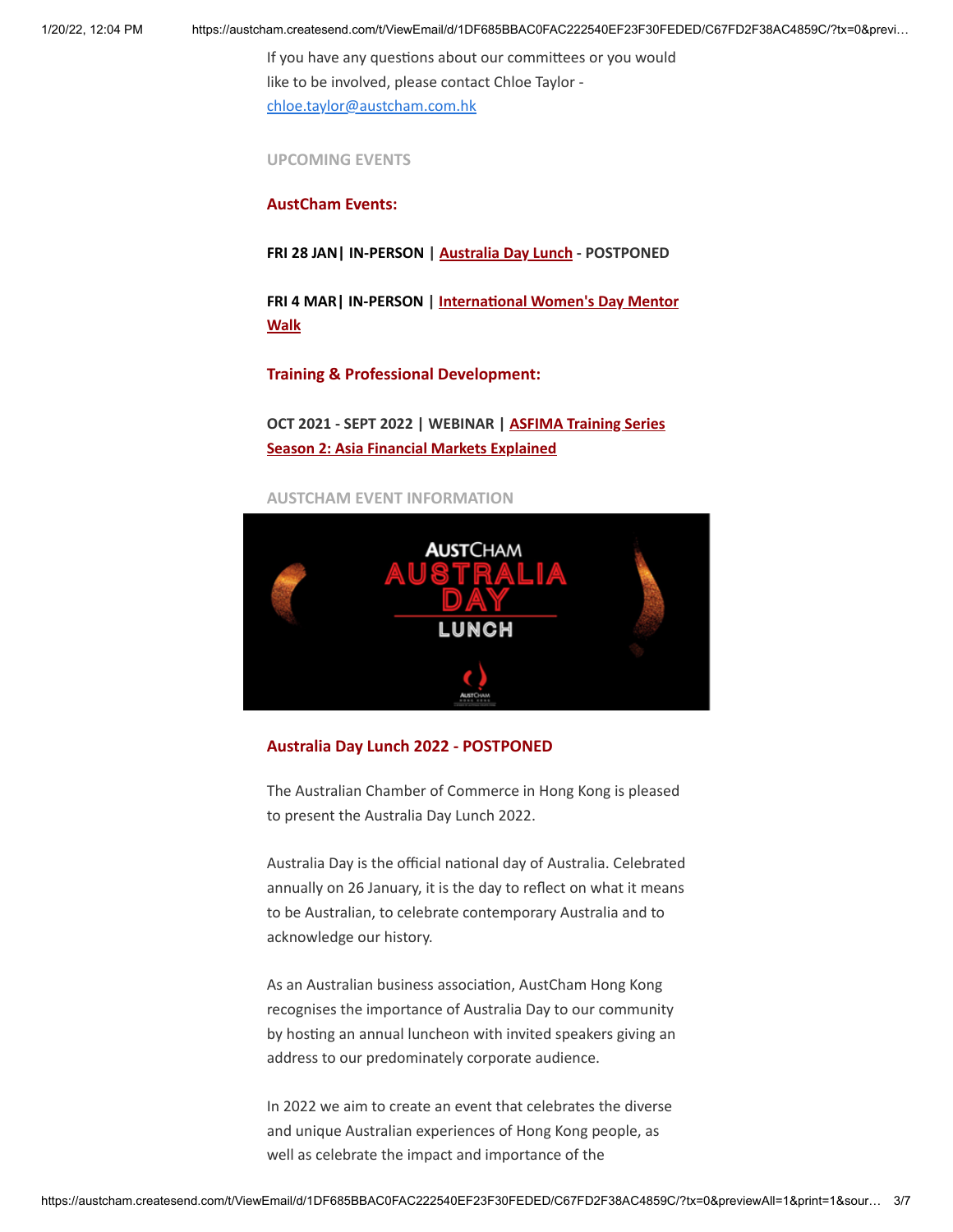relationship between Australia and Hong Kong. The theme for the event is - **My Hong Kong-Australia Story**.

The spectacular lunch will feature live performances, keynote speakers and a panel as well as a three course meal and freeflow drinks.



#### **International Women's Day Mentor Walks**

### **FRI 8 MAR | IN-PERSON | 8am - 10am**

**This International Women's Day, inspire and empower by joining AustCham Hong Kong's Mentor Walk - save the date!**

Mentor Walks is a simple idea that can have a big impact on your career - a one hour walk with an exceptional female leader with whom you can have a conversation about anything.

### **Interested in being a Mentor?**

Mentor Walks mentors are senior women from diverse backgrounds who want to help women succeed. Mentors can be CEOs, directors, entrepreneurs and leaders in their fields. They are women from all kinds of backgrounds - the private, public and not-for-profit sectors, business, education, science, arts, tech, finance, professional services, and more.

Mentor Walks is a one-off opportunity to connect with other women and provide advice. The walk is for around an hour and there is no ongoing commitment.

[Contact us](mailto:stefanie.evennett@austcham.com.hk?subject=I%27d%20like%20to%20be%20a%20Mentor%20for%20Mentor%20Walks) now to register your interest in joining as a Mentor.

#### **Want to join and support mentoring?**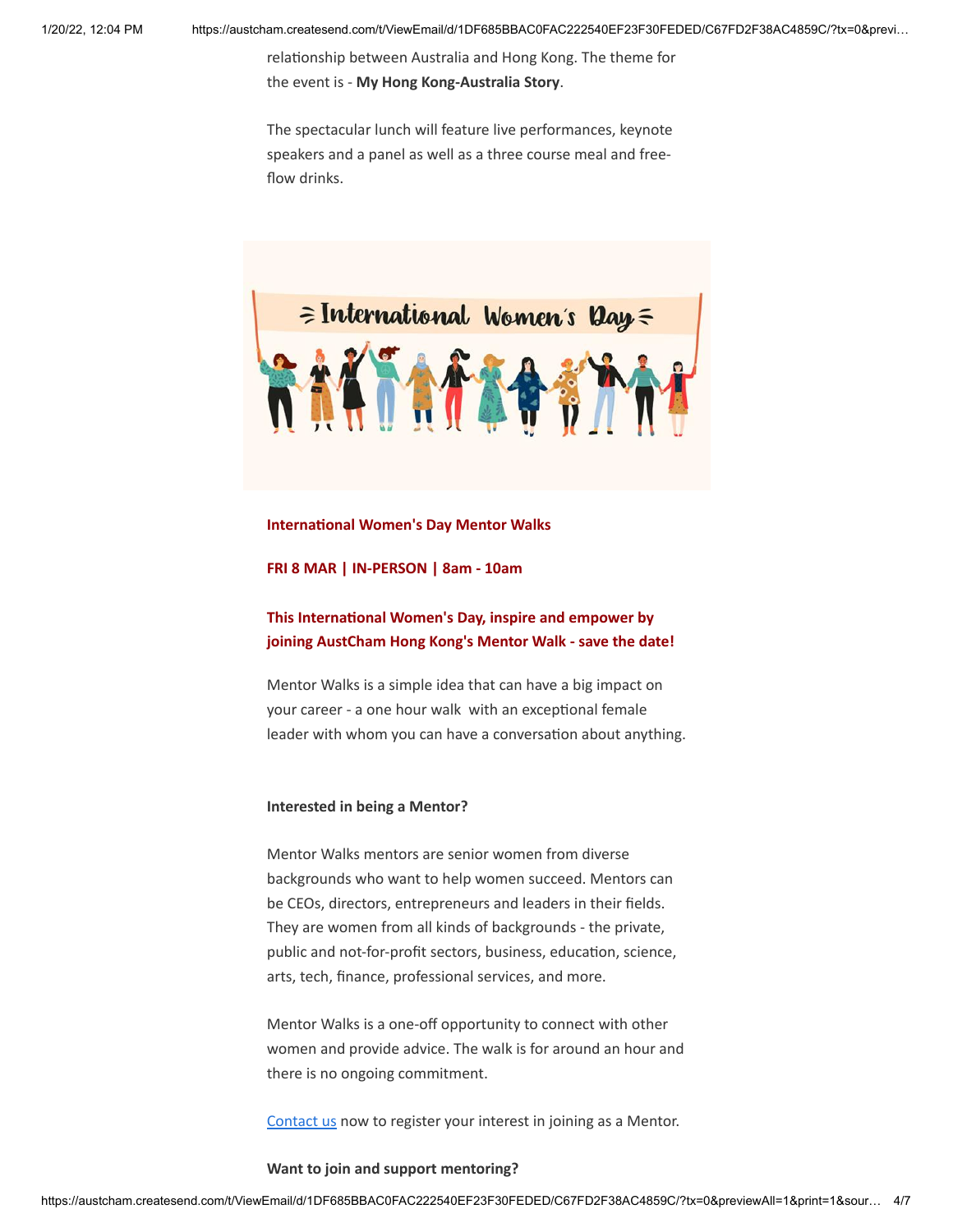1/20/22, 12:04 PM https://austcham.createsend.com/t/ViewEmail/d/1DF685BBAC0FAC222540EF23F30FEDED/C67FD2F38AC4859C/?tx=0&previ…

Companies interested in supporting and joining the 2022 IWD Mentor Walk should reach out to **[S](mailto:lavinia.smith@austcham.com.hk?subject=My%20company%20is%20interested%20in%20Mentor%20Walks)[ponsorships](mailto:sponsorships@austcham.com.hk)** for more information.

## **[Register Here](https://theaustralianchamberofcommercehongkong.createsend1.com/t/d-l-ahklyly-l-o/)**

**AUSTCHAM MEMBER NEWS**



The last two years have hit our hospitality Members particularly hard. AustCham Hong Kong invites you to support these Members when they need it the most.

## **The Murray, Hong Kong, a Niccolo Hotel Offers**

**• Staycation Deals** 

The Murray offers staffs and members of Chambers of Commerce an exclusive 15% savings on selected staycation packages below, from 2 January until 31 March 2022.

**Dining Privileges**

Enjoy a host of dining specials and exclusive savings as we swing into the New Year.

**Meetings and Events**

From the art of celebrations to the organization of launches, exhibitions and business meetings, The Murray's diverse venues and packages offer the seamless solution to engage your associates and impress your guests.

# *For staff bookings, email reservations.themurray@niccolohotels.com using your*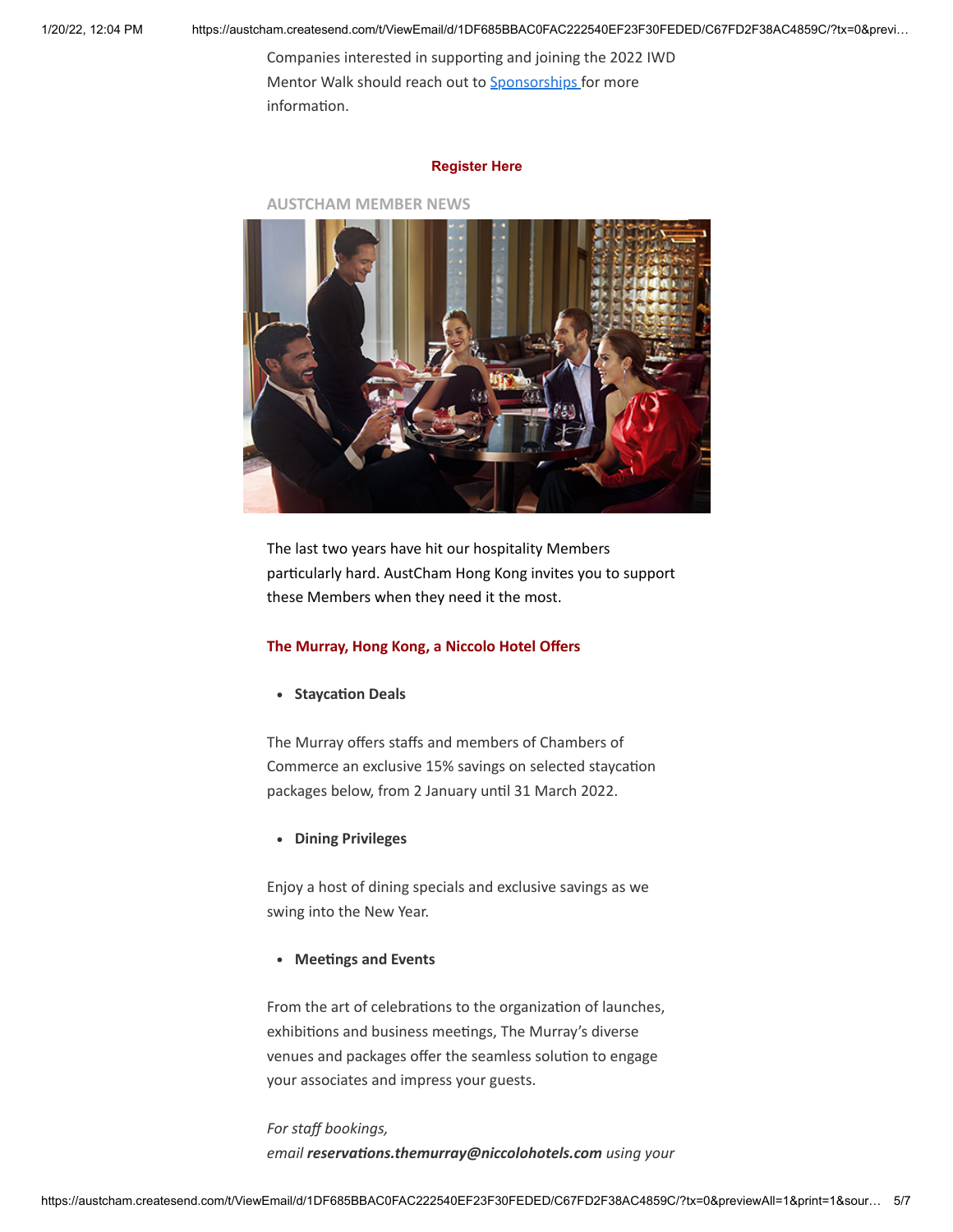1/20/22, 12:04 PM https://austcham.createsend.com/t/ViewEmail/d/1DF685BBAC0FAC222540EF23F30FEDED/C67FD2F38AC4859C/?tx=0&previ…

*company email address. Members can make their reservation through email and quote their membership number to enjoy the offer.*

# **[INQUIRE MORE HERE](mailto:reservations.themurray@niccolohotels.com)**

**TRAINING & DEVELOPMENT EVENT INFORMATION**



# **ASFIMA Training Series Season 2: Asia Financial Markets Explained**

# **OCT 2021 - SEPT 2022 | WEBINAR | 6.30pm- 8.30pm HKT**

Following the highly successful pilot ASIFMA Training Series [with more than 450 registrants from over 90 fi](https://theaustralianchamberofcommercehongkong.createsend1.com/t/d-l-ahklyly-l-p/)rms and supported by 17 Partner Organisations, we are excited to bring to you our Training Series **Season 2**!

- Series of monthly interactive training sessions on key emerging topics relevant to the Asian financial industry
- Delivered by expert trainers from our network of leading Financial Institutions. Participants will be confident they are learning from a source accredited by the industry
- Aimed at getting junior and intermediate professionals up to speed on emerging areas in financial markets within Asia.

# **Monthly Training Session Format**:

- Interactive virtual live training session of 60-90 mins in English
- Introduction to the topic in a dynamic format, including use of polling, Q&A and surveys
- Exclusive access to an online repository containing educational resources for each topic, including session presentation provided by the trainers, background materials and videos on-demand